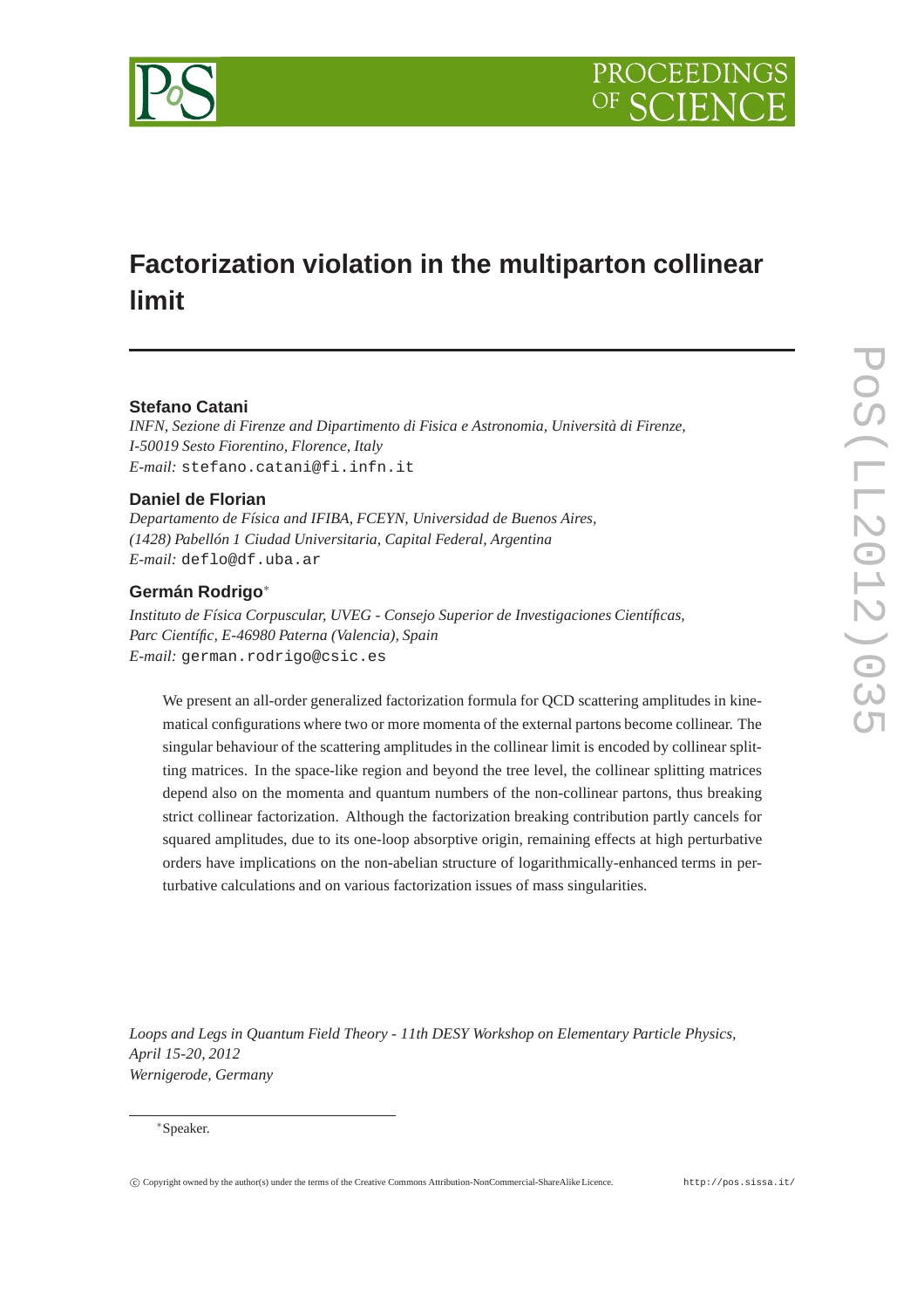#### **1. Introduction**

A central topic in QCD and, more generally, in gauge field theories is the structure of infrared (virtual, soft and collinear) singularities of the perturbative scattering amplitudes. The divergent or singular behaviour of scattering amplitudes is described by corresponding *factorization formulae* and it is captured by factors that have a high degree of universality or, equivalently, a minimal process dependence (i.e. a minimal dependence on the specific scattering amplitude).

In the following, we consider the factorization formulae describing the singular behaviour of QCD amplitudes in kinematical configurations where two or more external-parton momenta become collinear. In the case of two collinear partons at the tree level, the collinear-factorization formula for QCD *squared amplitudes* was first derived in Ref. [1]. The corresponding factorization for QCD *amplitudes* was introduced in Refs. [2, 3]. At the tree level, the multiple collinear limit of three, four or more partons has been studied [4, 5, 6, 7, 8] for both amplitudes and squared amplitudes. In the case of *one-loop* QCD amplitudes, collinear factorization was introduced in Refs. [9, 10, 11, 12], by explicitly treating the collinear limit of two partons. Explicit, though partial, results for the triple collinear limit of one-loop amplitudes were presented in Ref. [13]. The two-parton collinear limit of *two-loop* amplitudes was explicitly computed in Refs. [14, 15]. The structure of collinear factorization of higher-loop amplitudes is discussed in Refs. [16, 17, 18].

The singular collinear factors are customarily expected to depend *only* on the momenta and quantum numbers (flavour, colour, spin) of the collinear partons, with no dependence on the external *non-collinear* partons. This feature of collinear factorization is denoted as strict collinear factorization, and it is generally assumed to be valid in the calculation of cross-sections in hadron– hadron collisions from the convolution of universal (i.e., process independent) parton distribution functions with the hard-scattering cross-section. Strict collinear factorization, however, is violated beyond the tree-level for amplitudes in *space-like* collinear configurations [17]. The violation is originated [17, 18] by long-wavelength absorptive contributions (such as those produced by Coulomb–Glauber gluons [19, 20, 21, 22, 23, 24, 25]) that causally disconnect initial-state and final-state interactions, thus limiting the factorization features due to colour coherence. Owing to the absorptive ('imaginary') origin of the violation of strict factorization, the effect is partly canceled at the level of *squared amplitudes*. Indeed, such a cancellation is complete up to the next-to-leading order (NLO). Nonetheless, strict factorization is violated at higher orders. This challenges the validity of the factorization theorem of mass (collinear) singularities [26, 27] and related issues in the context of the factorization of transverse-momentum dependent distributions [28, 29, 30], and it can produce logarithmically-enhanced radiative corrections [22, 17] to hardscattering processes in hadron–hadron collisions.

### **2. Generalized collinear factorization at all orders**

A set  $\{p_1, \ldots, p_m\}$  of  $m \ (m \geq 2)$  parton momenta approaches the multiparton collinear limit when they become parallel. In this limit all the parton subenergies

$$
s_{i\ell} = (p_i + p_\ell)^2, \quad \text{with} \quad i, \ell \in C = \{1, ..., m\} \tag{2.1}
$$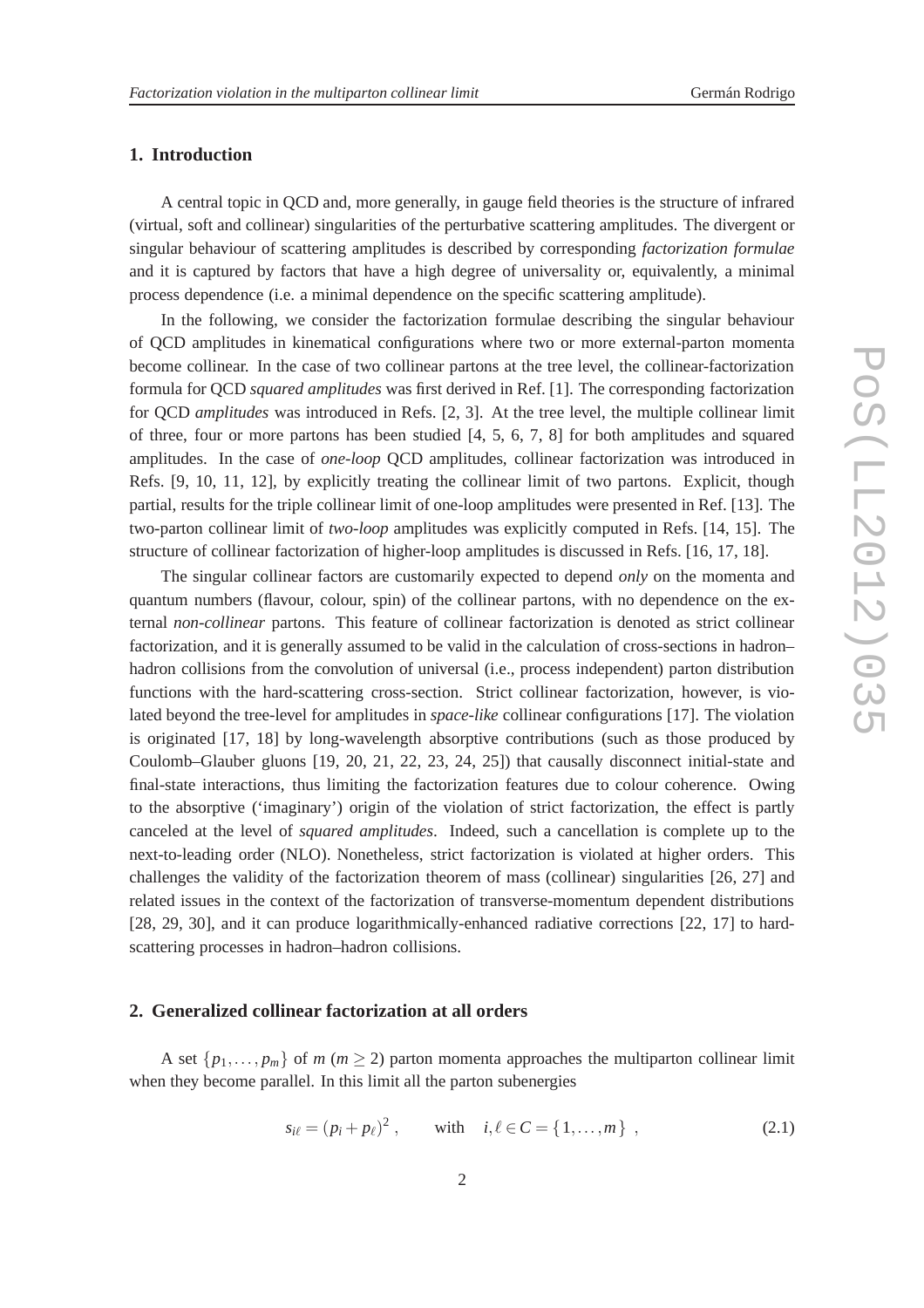are of the *same* order and vanish *simultaneously* [4, 5]. The collinear direction is defined through the light-like vector

$$
\widetilde{P}^{\mu} = p_{1,m}^{\mu} - \frac{p_{1,m}^2 n^{\mu}}{2n \cdot p_{1,m}} \,, \tag{2.2}
$$

where  $n^{\mu}$  is an auxiliary light-like vector ( $n^2 = 0$ ), which parametrizes how the collinear limit is approached, and  $p_{1,m} = p_1 + \cdots + p_m$ . The longitudinal-momentum fractions  $z_i$  are

$$
z_i = \frac{n \cdot p_i}{n \cdot \tilde{P}} = \frac{n \cdot p_i}{n \cdot p_{1,m}} \quad i \in C \quad , \tag{2.3}
$$

and they fulfill the constraint  $\sum_{i=1}^{m} z_i = 1$ , with  $p_i^{\mu} \to z_i \widetilde{P}^{\mu}$  ( $i \in C$ ) in the collinear limit. According to our notation,  $p_i^{\mu}$  is the *outgoing* momentum in the scattering amplitude, and the time component ('energy')  $p_i^0$  is positive (negative) for a final-state (initial-state) parton. In the time-like (TL) collinear region all the parton subenergies in Eq. (2.1) are positive and  $1 > z_i > 0$ ; in all the other kinematical configurations, we are dealing with the space-like (SL) collinear region. Therefore, in the TL case, *all* the collinear partons are either final-state partons or initial-state partons. In the SL case, at least one collinear parton is in the initial state and, necessarily, one or more partons are in the final state. The SL collinear limit is typically encountered by considering initial-state radiation in hadron collision processes.

In the multiparton collinear limit the matrix element  $\mathcal M$  of the scattering process with *n* external partons  $(n > m)$  fulfills the *all-order* generalized factorization formula [17]

$$
|\mathscr{M}\rangle \simeq \mathbf{Sp}(p_1,\ldots,p_m;\widetilde{P};p_{m+1},\ldots,p_n) | \overline{\mathscr{M}}\rangle , \qquad (2.4)
$$

where **Sp** is the all-order splitting matrix, which captures the dominant singular behaviour in the multiparton collinear limit, and  $\overline{\mathcal{M}} = \mathcal{M}(\widetilde{P}, p_{m+1}, \ldots, p_n)$  is the reduced matrix element, which is obtained from the original matrix element  $\mathcal{M}$  by replacing the *m* collinear partons  $A_1, \ldots, A_m$  with a single parton *A*, which carries the momentum  $\tilde{P}$ . The matrix element and the splitting matrix satisfy the perturbative (loop) expansion:

$$
\mathcal{M} = \mathcal{M}^{(0)} + \mathcal{M}^{(1)} + \mathcal{M}^{(2)} + \dots, \qquad (2.5)
$$

$$
Sp = Sp(0) + Sp(1) + Sp(2) + ... ,
$$
\n(2.6)

where the superscripts  $(k)$   $(k = 0, 1, 2, ...)$  refer to the order (number of loops) of the perturbative expansion. The splitting matrix is expected to be universal and process independent (strictly factorized), namely, it should depend on the momenta and quantum numbers (flavour, colour, spin) of the external collinear partons only. Nonetheless, according to Eq. (2.4), the splitting matrix can also acquire a dependence on the *non-collinear* partons. Strict collinear factorization holds at the tree-level (in both the TL and SL regions):

$$
\mathbf{Sp}^{(0)}(p_1,\ldots,p_m;\widetilde{P};p_{m+1},\ldots,p_n)=\mathbf{Sp}^{(0)}(p_1,\ldots,p_m;\widetilde{P})\ ,\quad\text{(TL and SL coll. lim.)}\ ,\quad(2.7)
$$

and it also holds (because of colour coherence) in the TL collinear region to all orders:

$$
\mathbf{Sp}(p_1,\ldots,p_m;\tilde{P};p_{m+1},\ldots,p_n)=\mathbf{Sp}(p_1,\ldots,p_m;\tilde{P})\ ,\quad\text{(TL coll. lim.)}\ .\tag{2.8}
$$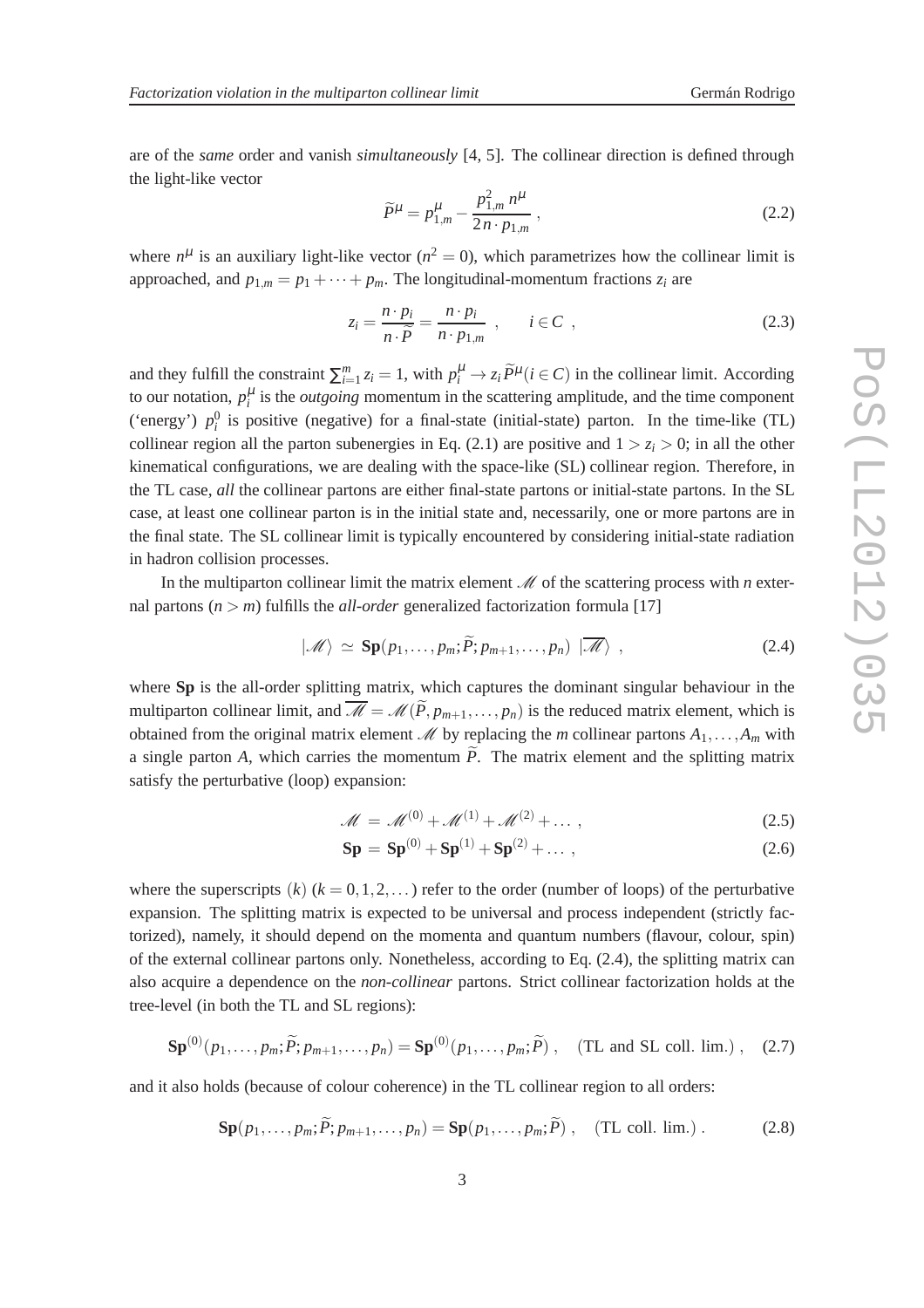In the SL region, strict collinear factorization is violated [17] at one-loop and higher-loop orders.

We illustrate the violation of strict collinear factorization by mainly considering the infrared (IR) divergent part of the splitting matrix. The IR structure of **Sp** is not independent [13, 14, 31, 32, 33] of the IR structure of the QCD amplitude  $\mathcal{M}$ . Using dimensional regularization in  $d = 4-2\varepsilon$ space-time dimensions, the all-order matrix element  $\mathcal M$  fulfills the IR recursion relation [34, 35, 36, 37, 38, 39]

$$
|\mathscr{M}\rangle = \mathbf{I}_M(\varepsilon) |\mathscr{M}\rangle + |\mathscr{M}^{\text{fin.}}\rangle , \qquad (2.9)
$$

where the operator  $\mathbf{I}_M(\varepsilon) = \mathbf{I}_M^{(1)}(\varepsilon) + \mathbf{I}_M^{(2)}(\varepsilon) + \dots$  (with perturbative coefficients  $\mathbf{I}_M^{(k)}(\varepsilon)$ ) is IR divergent, while the matrix element term  $\mathcal{M}^{\text{fin.}} = \mathcal{M}^{(0)} + \mathcal{M}^{(1)\text{fin.}} + \mathcal{M}^{(2)\text{fin.}} + \dots$  is IR finite and its first contribution in the perturbative expansion is the complete tree-level matrix element  $\mathcal{M}^{(0)}$ in Eq. (2.5). An expression analogous to Eq. (2.9) holds for  $\overline{\mathcal{M}}$  and the corresponding IR operator  $\mathbf{I}_{\overline{M}}(\varepsilon)$ . The *all-order* splitting matrix also fulfills a recursion relation [17]:

$$
\mathbf{Sp} = \mathbf{V}(\varepsilon) \; \mathbf{Sp}^{\text{fin.}} \; \overline{\mathbf{V}}^{-1}(\varepsilon) = \left[1 - \overline{\mathbf{V}}(\varepsilon) \; \mathbf{V}^{-1}(\varepsilon)\right] \mathbf{Sp} + \overline{\mathbf{V}}(\varepsilon) \; \mathbf{Sp}^{\text{fin.}} \; \overline{\mathbf{V}}^{-1}(\varepsilon) \; , \tag{2.10}
$$

where the first term in the perturbative expansion of the IR finite splitting matrix  $Sp^{fin.}$  is the treelevel splitting matrix  $Sp^{(0)}$  ( $Sp^{fin.} = Sp^{(0)} + Sp^{(1)fin.} + Sp^{(2)fin.} + \ldots$ ), and

$$
\mathbf{V}^{-1}(\varepsilon) = 1 - \mathbf{I}(\varepsilon) , \qquad \overline{\mathbf{V}}^{-1}(\varepsilon) = 1 - \overline{\mathbf{I}}(\varepsilon) , \qquad (2.11)
$$

where **I** and  $\bar{I}$  are obtained from the collinear limit of the IR operators  $I_M$  and  $I_{\overline{M}}$ , respectively. Up to two loops, the expansion of the coefficient of the first term in the right-hand side of Eq. (2.10) reads  $1 - \overline{V}(\varepsilon) V^{-1}(\varepsilon) = I_{mC}^{(1)}(\varepsilon) + I_{mC}^{(2)}(\varepsilon) + \mathcal{O}(\alpha_S^3)$ , where

$$
\mathbf{I}_{mC}^{(1)}(\varepsilon) = \mathbf{I}^{(1)}(\varepsilon) - \overline{\mathbf{I}}^{(1)}(\varepsilon) , \qquad (2.12)
$$

$$
\mathbf{I}_{mC}^{(2)}(\varepsilon) = \mathbf{I}^{(2)}(\varepsilon) - \overline{\mathbf{I}}^{(2)}(\varepsilon) + \overline{\mathbf{I}}^{(1)}(\varepsilon) \left( \mathbf{I}^{(1)}(\varepsilon) - \overline{\mathbf{I}}^{(1)}(\varepsilon) \right) . \tag{2.13}
$$

The IR operators in Eqs.  $(2.12)$  and  $(2.13)$  have been calculated in Ref. [17] starting from the known IR structure of scattering amplitudes to two-loop order [34, 36]. In the SL collinear region, the operator  $\mathbf{I}_{mC}^{(1)}(\varepsilon)$ , which describes the IR divergent part of the one-loop splitting matrix  $\mathbf{Sp}^{(1)}$ , contains factorization breaking contributions that are proportional to the *anti-Hermitian* operator

$$
\Delta_{mC}^{(1)}(\varepsilon) = \frac{\alpha_{\rm S}(\mu^2)}{2\pi} \frac{i\pi}{\varepsilon} \sum_{\substack{i \in C \\ j \in NC}} \mathbf{T}_i \cdot \mathbf{T}_j \Theta(-z_i) \text{ sign}(s_{ij}), \qquad (2.14)
$$

where  $NC = \{m+1,\ldots,n\}$  denotes the set of non-collinear partons, and  $\mathbf{T}_k$  is the colour-charge matrix of the *k*-th parton (we are using the general colour space notation of Ref. [40]). The operator in Eq. (2.14) embodies colour correlations between collinear and non-collinear partons that are produced by the non-Abelian Coulomb phase, and thus they violate strict collinear factorization. In the two-parton collinear case, these colour correlations are illustrated in Fig. 1 (left). Note that the two-parton one-loop SL splitting matrix is known to all orders in  $\varepsilon$  [17] and, therefore, the result of Ref. [17] is not limited to the treatment of Coulomb-Glauber gluon effects to leading IR accuracy. For three or more collinear partons, the IR finite part of  $Sp<sup>(1)</sup>$  is unknown (the explicit calculation for three collinear partons is in progress), but it also contains factorization breaking contributions similar to those in Eq. (2.14).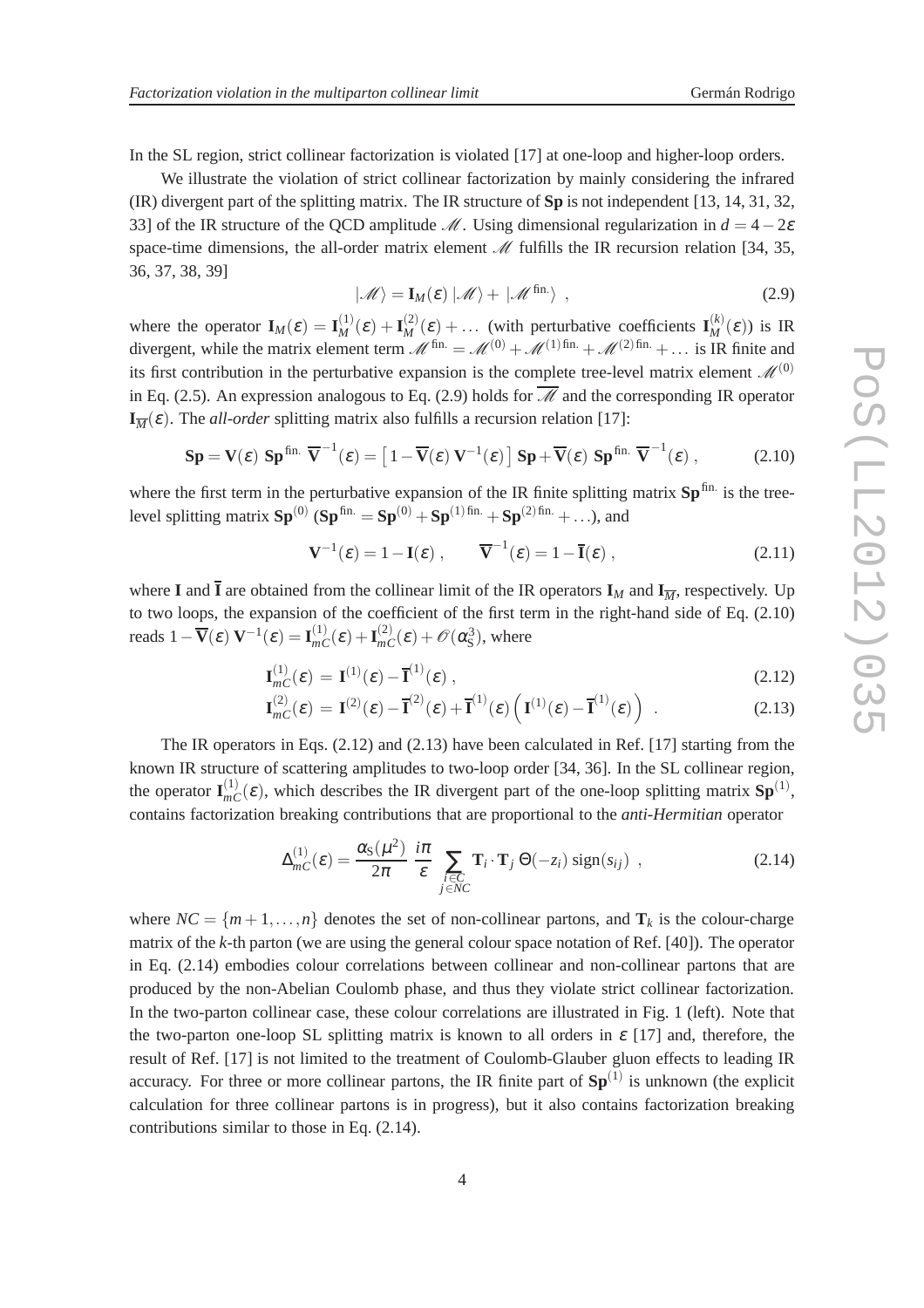

**Figure 1:** Two-parton factorization breaking correlations at one-loop in hadron–hadron collisions (left). Three-parton factorization breaking correlations at two-loops,  $n \geq 4$  QCD partons (right).

At two loops, new factorization breaking terms appear in the SL region through the operator [17]

$$
\Delta_{mC}^{(2;2)}(\varepsilon) = \left(\frac{\alpha_{\rm S}(\mu^2)}{2\pi}\right)^2 \left(-\frac{1}{2\,\varepsilon^2}\right) \pi f_{abc} \sum_{i \in C} \sum_{\substack{j,k \in NC \\ j \neq k}} T_i^a T_j^b T_k^c \Theta(-z_i) \operatorname{sign}(s_{ij}) \Theta(-s_{jk})
$$
\n
$$
\times \ln\left(-\frac{s_j \tilde{p}^s s_k \tilde{p}}{s_{jk} \mu^2} - i0\right) ,
$$
\n(2.15)

which contributes (to  $I_{mC}^{(2)}$  and) to the IR divergent part of  $Sp^{(2)}$ . The operator  $\Delta_{mC}^{(2;2)}$  includes both *Hermitian* and *anti-Hermitian* contributions, and it embodies three-parton correlations involving one collinear and two non-collinear partons (see Fig. 1 (right)). The Hermitian part also depends on the size of the non-collinear momenta. The anti-Hermitian part, which depends only on the sign of the partons subenergies, can be rewritten [17] in terms of correlations between two collinear and one non-collinear partons.

The breaking of strict collinear factorization in the SL region beyond the tree-level is due to absorptive contributions originated from the fact that colour coherence is limited by causality, which distinguishes initial-state from final-state interactions. Lepton-hadron DIS is, however, a special case since all the non-collinear coloured partons are produced in the final state, and thus there are no initial-state interactions between collinear and non-collinear partons. The one-loop and two-loop SL multiparton splitting matrices explicitely calculated in Ref. [17] effectively take a strictly-factorized form in DIS.

#### **3. Squared amplitudes and cross-sections**

The all-order singular behaviour of the squared matrix element  $\lvert \mathcal{M} \rvert^2$  (summed over the colours and spins of the external partons) in a generic kinematical configuration of *m* collinear partons is obtained by squaring the generalized factorization formula in Eq. (2.4):

$$
|\mathscr{M}|^2 \simeq \langle \overline{\mathscr{M}} | \mathbf{P}(p_1,\ldots,p_m;\widetilde{P};p_{m+1},\ldots,p_n) | \overline{\mathscr{M}} \rangle , \qquad (3.1)
$$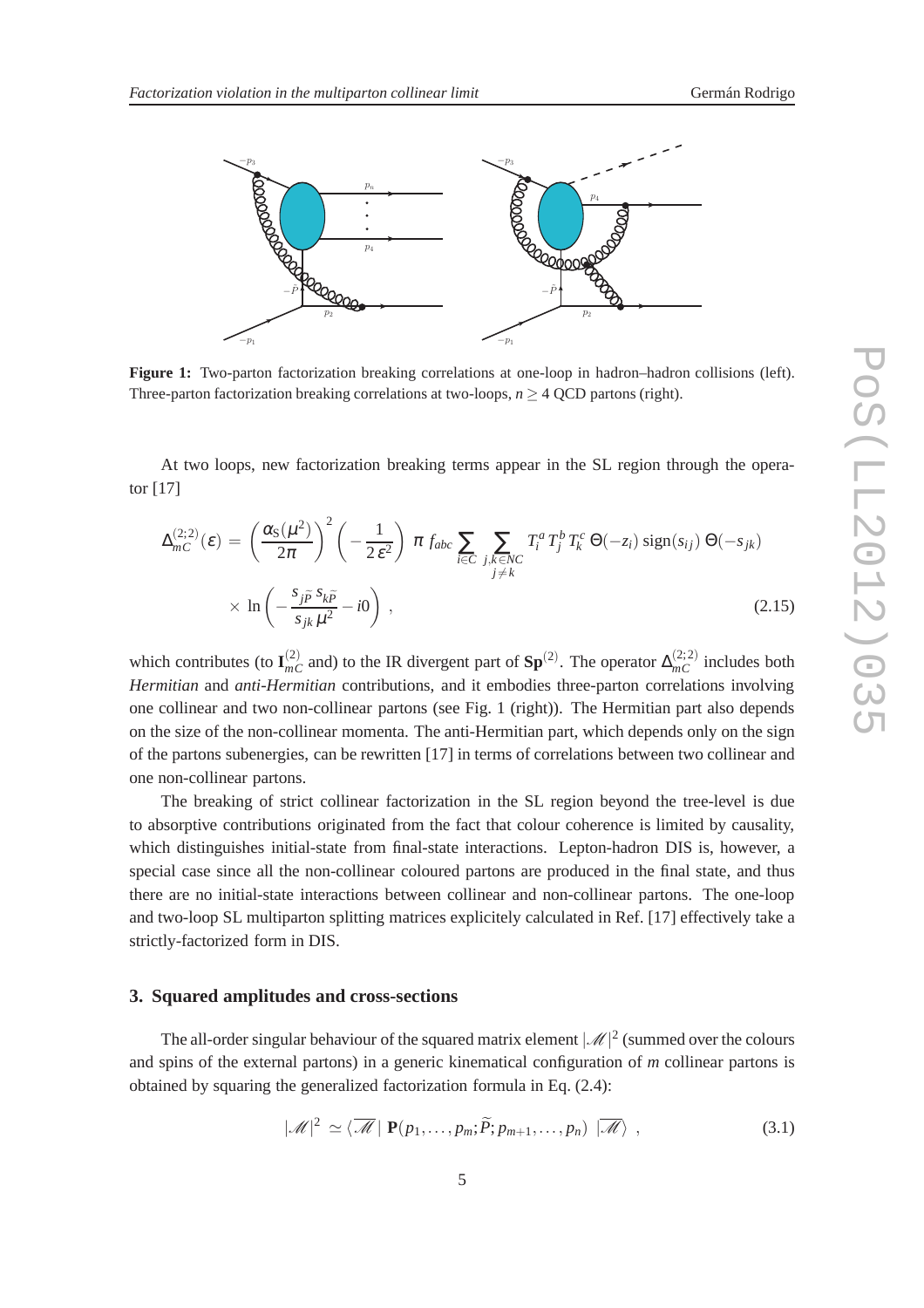where the matrix **P** is the square of the all-order splitting matrix **Sp**,

$$
\mathbf{P} \equiv \left[ \mathbf{S} \mathbf{p} \right]^{\dagger} \mathbf{S} \mathbf{p} \,, \tag{3.2}
$$

and it satisfies a loop expansion similar to Eq. (2.6), with perturbative coefficients  $P^{(k)}$  ( $k =$  $0, 1, 2, \ldots$ ).

The splitting matrix in hadron–hadron collision processes breaks strict collinear factorization beyond the tree-level. However, owing to their absorptive origin, the factorization breaking effects partly cancel for *squared amplitudes*, and thus a violation of collinear factorization in physical observables is not directly implied. Factorization breaking contributions can cancel either in the squared splitting matrix **P**, after taking the expectation value with the reduced matrix element in Eq. (3.1), or even among different partonic processes with different number of external partons contributing to the same physical cross-section at a given order.

The tree-level collinear matrix  $P^{(0)}$  is obviously strictly factorized also in the SL region. The divergent part of **P** (1) is strictly factorized because the factorization breaking operator in Eq. (2.14) is anti-Hermitian. In the two-parton collinear limit also the complete  $P^{(1)}$ , including the IR finite part, is strictly factorized [17], in spite of the fact that  $Sp<sup>(1)</sup>$  violates collinear factorization. Similarly, the three-parton factorization breaking correlations appearing in the two-parton splitting matrix  $\text{Sp}^{(2)}$  (Fig. 1 (right)) survive in  $\text{P}^{(2)}$  but only for processes with  $n \ge 5$  QCD partons [17].

The expectation value of the two-loop operator  $\tilde{\Delta}_P^{(2)}(\varepsilon) = \tilde{\Delta}_C^{(2)}(\varepsilon) + \text{h.c.,}$  which gives the (IR dominant) factorization breaking contribution to the squared splitting matrix **P** (2) for the two-parton collinear limit <sup>1</sup>, onto the reduced matrix element  $\overline{\mathcal{M}}$  is

$$
\langle \overline{\mathscr{M}} | \left( \mathbf{Sp}^{(0)} \right)^{\dagger} \widetilde{\Delta}_{P}^{(2)}(\varepsilon) \mathbf{Sp}^{(0)} | \overline{\mathscr{M}} \rangle = \langle \overline{\mathscr{M}}^{(0)} | \left( \mathbf{Sp}^{(0)} \right)^{\dagger} \widetilde{\Delta}_{P}^{(2)}(\varepsilon) \mathbf{Sp}^{(0)} | \overline{\mathscr{M}}^{(0)} \rangle + \left[ \langle \overline{\mathscr{M}}^{(1)} | \left( \mathbf{Sp}^{(0)} \right)^{\dagger} \widetilde{\Delta}_{P}^{(2)}(\varepsilon) \mathbf{Sp}^{(0)} | \overline{\mathscr{M}}^{(0)} \rangle + \text{c.c.} \right] + \text{higher orders}.
$$
 (3.3)

Although  $\tilde{\Delta}_P^{(2)}$  is not vanishing, its lowest-order expectation value (i.e., the first term on the righthand side of Eq. (3.3)) vanishes in *pure* QCD [18] (i.e., if the lowest-order reduced matrix element  $\overline{\mathscr{M}}^{(0)}$  is produced by tree-level QCD interactions). Note however that this contribution would be non-vanishing, for instance, for tree-level quark–quark scattering produced by electroweak interactions (with CP-violating electroweak couplings and/or finite width of the *Z* and  $W^{\pm}$  bosons), or if the tree-level QCD scattering is supplemented with one-loop (pure) QED radiative corrections.

Therefore, as a matter of principle, it remains true that the operator  $\tilde{\Delta}_P^{(2)}$  explicitly uncovers *two-loop* QCD effects that lead to violation of strict collinear factorization at the squared amplitude level. Moreover, the second term in the right-hand side of Eq. (3.3) is not vanishing and contributes to the SL collinear limit of *three-loop* QCD squared amplitudes, together with the factorization breaking effect produced by  $P^{(3)}$  and highlighted independently in Refs. [17, 18]. In the case of scattering amplitudes with  $n = 5$  OCD partons, the colour correlation structure of these two factorization breaking contributions at three loops is analogous to the commutator structures that

<sup>&</sup>lt;sup>1</sup>The operator  $\tilde{\Delta}_{C}^{(2)}(\varepsilon)$ , which is computed in Ref. [17], is analogous to the multiparton collinear operator  $\Delta_{mC}^{(2;2)}(\varepsilon)$ but it includes also the subdominant  $1/\varepsilon$  poles and some finite terms to all orders in  $\varepsilon$ , which are known in the two-parton collinear configuration.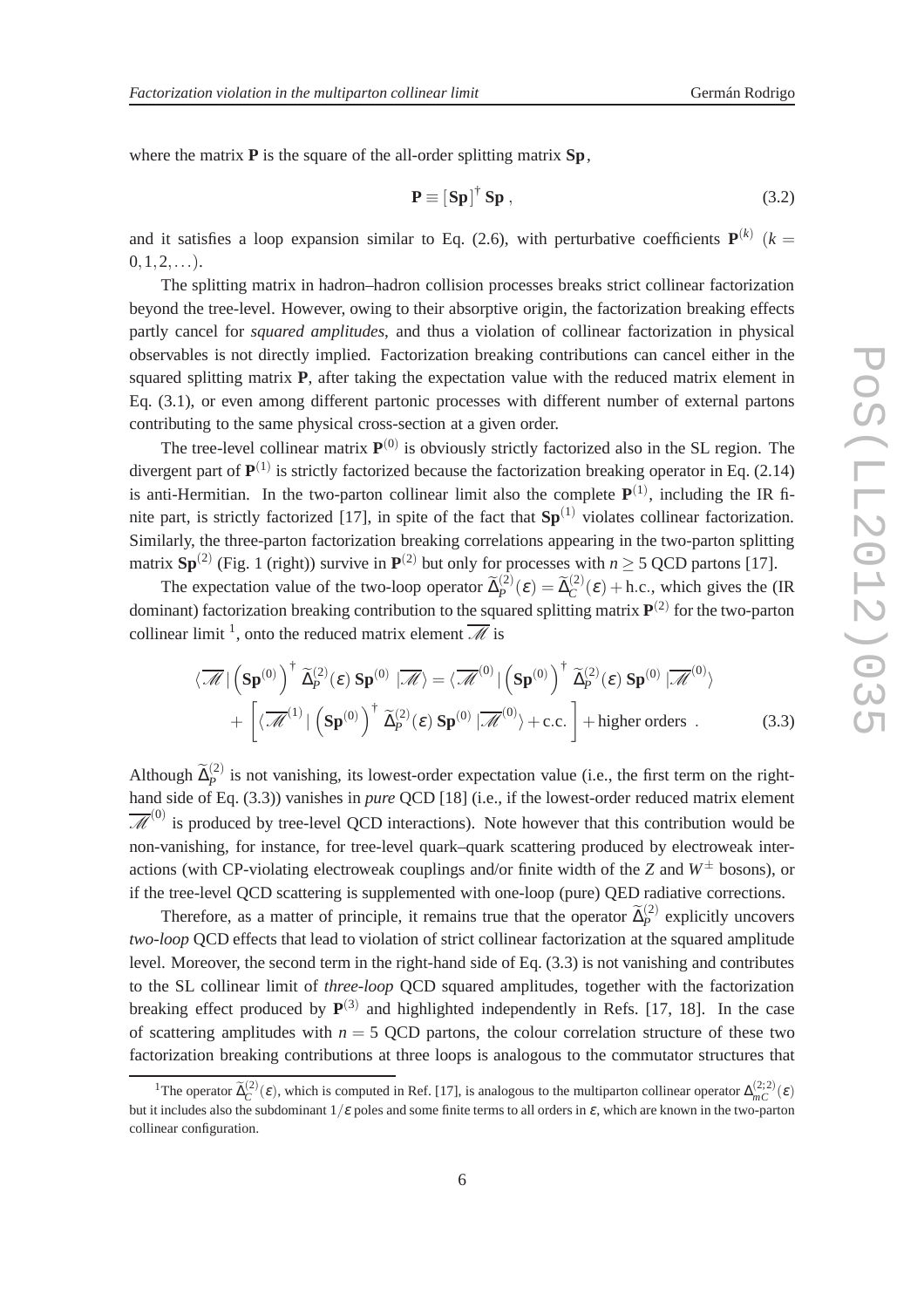were found in the  $N<sup>4</sup>LO$  computation of super-leading logarithms in 'gaps-between–jets' cross sections [22].

### **4. Summary**

Collinear factorization has been generalized to all orders for kinematical configurations where two or more external partons become collinear, and explicit results on one-loop and two-loop (and three-loop) amplitudes for both the two-parton and multiparton collinear limits have been presented [17]. In the space-like region strict factorization is violated beyond the tree-level for scattering amplitudes. For squared amplitudes the strict-factorization breaking terms partly cancel, but the remaining effects still lead to logarithmically-enhanced contributions at high perturbative orders and challenge the validity of factorization theorems of mass (collinear) singularities.

*Acknowlegdements:* This work is supported by REA Grant Agreement PITN-GA-2010-264564 (LHCPhenoNet), by UBACYT, CONICET, ANPCyT, INFN, INFN-MICINN agreement AIC-D-2011-0715, MICINN (FPA2007-60323, FPA2011-23778 and CSD2007-00042 CPAN) and GV (PROMETEO/2008/069).

#### **References**

- [1] G. Altarelli and G. Parisi, Nucl. Phys. B **126** (1977) 298.
- [2] F. A. Berends and W. T. Giele, Nucl. Phys. B **306** (1988) 759.
- [3] M. L. Mangano and S. J. Parke, Phys. Rept. **200** (1991) 301.
- [4] J. M. Campbell and E. W. N. Glover, Nucl. Phys. B **527** (1998) 264.
- [5] S. Catani and M. Grazzini, Phys. Lett. B **446** (1999) 143; Nucl. Phys. B **570** (2000) 287.
- [6] V. Del Duca, A. Frizzo and F. Maltoni, Nucl. Phys. B **568** (2000) 211.
- [7] T. G. Birthwright, E. W. N. Glover, V. V. Khoze and P. Marquard, JHEP **0505** (2005) 013; JHEP **0507** (2005) 068.
- [8] S. Catani, P. Draggiotis and G. Rodrigo, PoS **LL2012** (2012) 054.
- [9] Z. Bern, G. Chalmers, L. J. Dixon and D. A. Kosower, Phys. Rev. Lett. **72** (1994) 2134; Z. Bern, L. J. Dixon, D. C. Dunbar and D. A. Kosower, Nucl. Phys. B **425** (1994) 217.
- [10] Z. Bern and G. Chalmers, Nucl. Phys. B **447** (1995) 465.
- [11] Z. Bern, V. Del Duca and C. R. Schmidt, Phys. Lett. B **445** (1998) 168; Z. Bern, V. Del Duca, W. B. Kilgore and C. R. Schmidt, Phys. Rev. D **60** (1999) 116001.
- [12] D. A. Kosower and P. Uwer, Nucl. Phys. B **563** (1999) 477.
- [13] S. Catani, D. de Florian and G. Rodrigo, Phys. Lett. B **586** (2004) 323.
- [14] Z. Bern, L. J. Dixon and D. A. Kosower, JHEP **0408** (2004) 012.
- [15] S. D. Badger and E. W. N. Glover, JHEP **0407** (2004) 040.
- [16] D. A. Kosower, Nucl. Phys. B **552** (1999) 319.
- [17] S. Catani, D. de Florian and G. Rodrigo, JHEP **1207** (2012) 026.